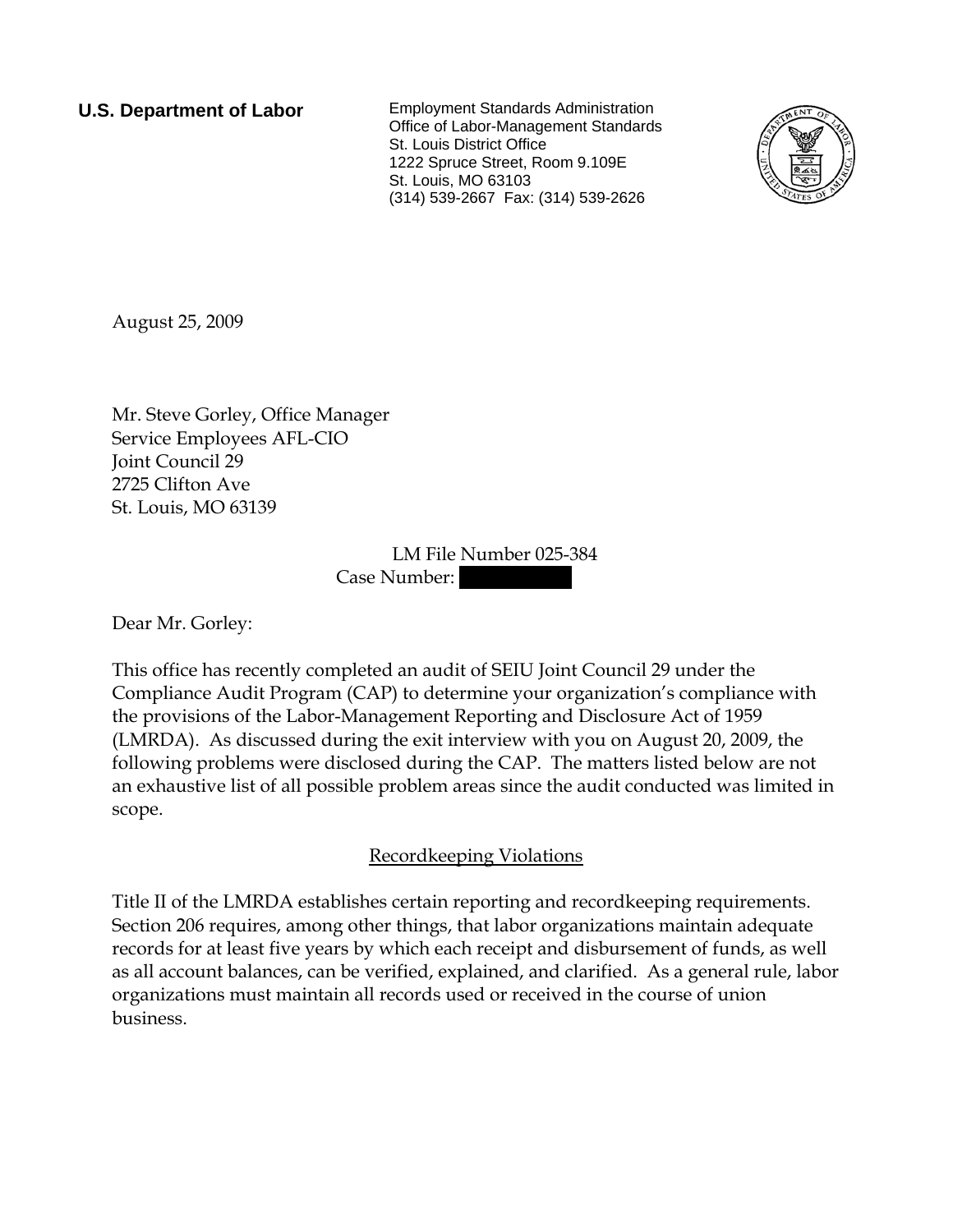Mr. Steve Gorley August 25, 2009 Page 2 of 4

For disbursements, this includes not only original bills, invoices, receipts, vouchers, and applicable resolutions, but also documentation showing the nature of the union business requiring the disbursement, the goods or services received, and the identity of the recipient(s) of the goods or services. In most instances, this documentation requirement can be satisfied with a sufficiently descriptive expense receipt or invoice. If an expense receipt is not sufficiently descriptive, a union officer or employee should write a note on it providing the additional information. For money it receives, the labor organization must keep at least one record showing the date, amount, purpose, and source of that money. The labor organization must also retain bank records for all accounts.

The audit of Joint Council 29's 2008 records revealed the following recordkeeping violations:

1. Meal Expenses

Joint Council 29 did not require officers and employees to submit itemized receipts for meal expenses. The union must maintain itemized receipts provided by restaurants to officers and employees. These itemized receipts are necessary to determine if such disbursements are for union business purposes and to sufficiently fulfill the recordkeeping requirement of LMRDA Section 206.

2. Information not Recorded in Meeting Minutes

During the audit, you advised OLMS that the executive board authorized contributions at its quarterly meetings. Article XIII, Section 4 of SEIU Missouri/Kansas State Council Constitution and Bylaws requires that all donations or contributions for civic, social, political, cultural, educational or charitable purposes must first be approved by the executive board, subject to the approval or ratification of a meeting of the delegates. However, the minutes of the meetings do not contain reference to all those issues. Minutes of all executive board meetings must report any disbursement authorizations made at those meetings.

Based on your assurance that Joint Council 29 will retain adequate documentation in the future, OLMS will take no further enforcement action at this time regarding the above violations.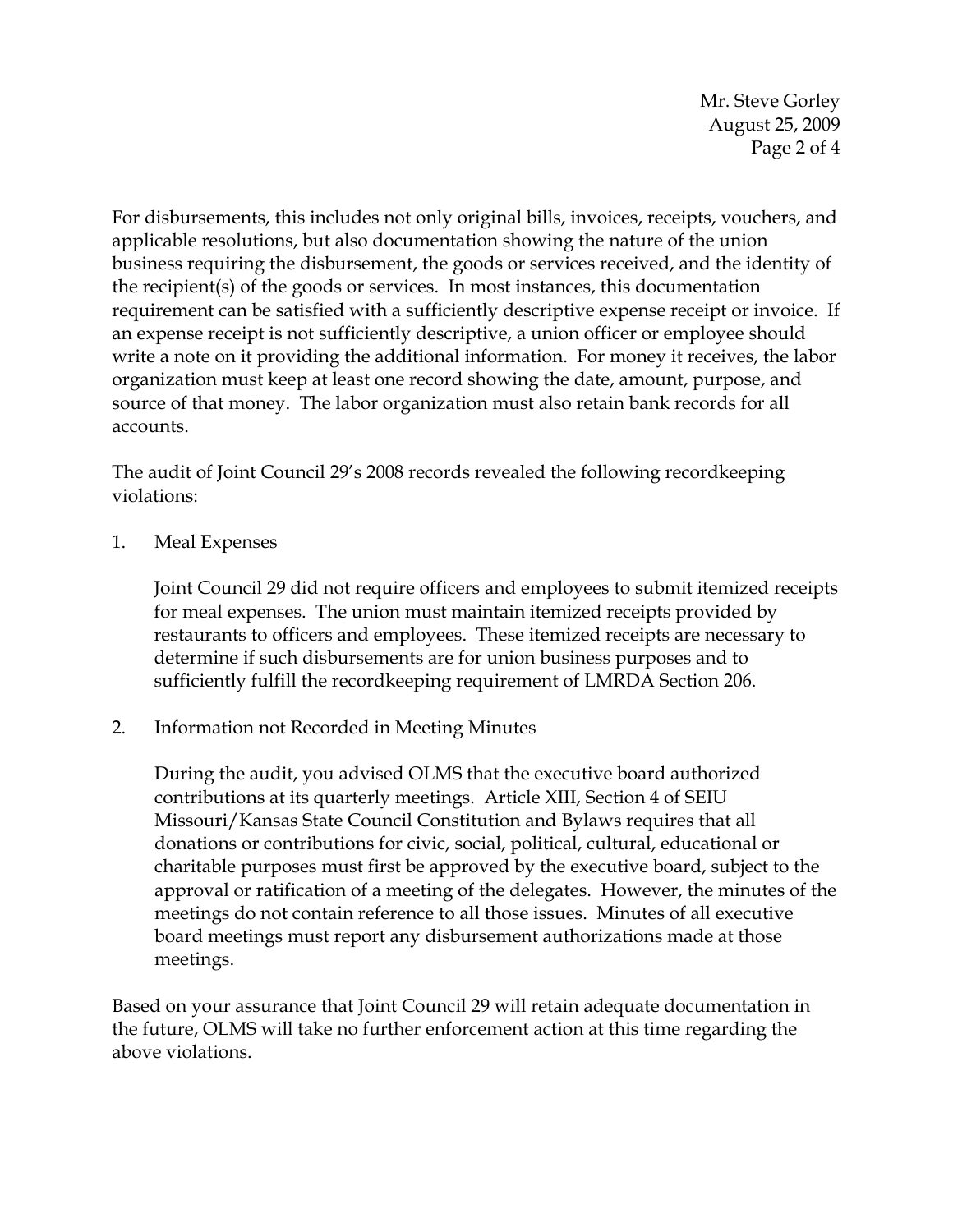Mr. Steve Gorley August 25, 2009 Page 3 of 4

## Reporting Violation

The audit disclosed a violation of LMRDA Section 201(a), which requires that a union submit a copy of its revised constitution and bylaws with its LM report when it makes changes to its constitution or bylaws. Joint Council 29 amended its constitution and bylaws, but did not file a copy with its LM report.

Joint Council 29 has now filed a copy of its constitution and bylaws.

## Other Violation

The audit disclosed the following other violation:

Inadequate Bonding

The audit revealed a violation of LMRDA Section 502 (Bonding), which requires that union officers and employees be bonded for no less than 10 percent of the total funds those individuals or their predecessors handled during the preceding fiscal year.

Joint Council 29's officers and employees are currently bonded for \$70,000, but they must be bonded for at least \$119,511. Joint Council 29 should obtain adequate bonding coverage for its officers and employees immediately. Please provide proof of bonding coverage to this office as soon as possible, but not later than September 11, 2009.

I want to extend my personal appreciation to SEIU Joint Council 29 for the cooperation and courtesy extended during this compliance audit. I strongly recommend that you make sure this letter and the compliance assistance materials provided to you are passed on to future officers. If we can provide any additional assistance, please do not hesitate to call.

Sincerely,

## Investigator

|||||| |||||||

cc: Nancy Cross, Treasurer